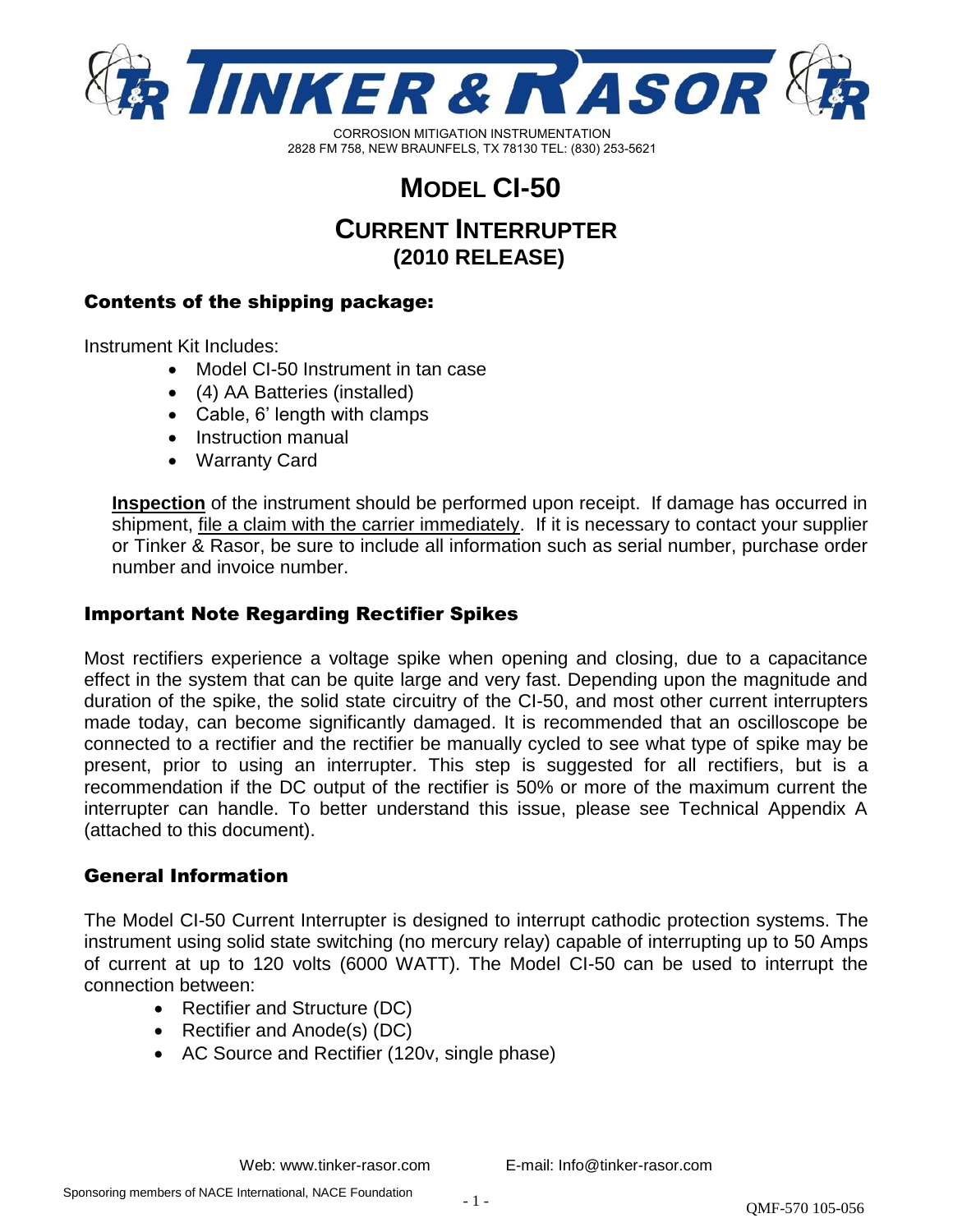

# **MODEL CI-50**

**NOTE:** Do not connect the interrupter to the AC output side of rectifiers that have an efficiency transformer. Always interrupt the DC (output) leg (not the taps) of the circuit in that case.

Common Uses of the Model CI-50 include:

- Close Interval Surveys (CIS)
- On / Off Potential Surveys
- Stray Current / Interference Testing
- Fall of Potential
- DCVG

The Model CI-50 is easily programmed with Closed (Seconds On) and Open (Seconds Off) cycles of between 0.1 sec and 99.9 sec, in 0.1 sec increments. The instrument is microprocessor controlled for accurate timing and uses electronic switching instead of mechanical relays. The CI-50 is not a GPS synchronizing instrument.

> **NOTE:** The CI-50 is designed to be used by trained individuals. Many jurisdictions have laws or recommendations for the type of training necessary in order to handle high voltage connections. Consult your company or jurisdiction for guidance in the type of training necessary to use this instrument properly.

## Programming the CI - 50:

The Model CI-50 is capable of interrupt cycles of 0.1 sec Closed (Seconds On) and Open (Seconds Off). To program the CI-50, it is necessary to follow these simple steps:

- (1) Turn the instrument on by moving the toggle switch UP. Note that the OPEN LED turns on. (If Low Batt LED is flashing, it is recommended that the batteries be changed)
- (2) Wait for the instrument to initialize. This is indicated by the display quickly counting up numbers, Left to Right, then returning to blank.
- (3) Press the Program button.
- (4) The first digit (Left side) begins to blink.
- (5) Press the appropriate Adjust Digit button (Up or Down) to change the display to the desired digit.
- (6) When the Left most number is the correct digit for your programming, press Program button again, and the next digit begins to blink. This digit may now be adjusted using the Adjust Digit buttons.
- (7) Repeat steps 3 through 6 until all six (6) digits have been programmed.
- (8) Press Program button again and the display will turn off.

The Model CI-50 is now programmed and ready for operation.





Web: www.tinker-rasor.com E-mail: Info@tinker-rasor.com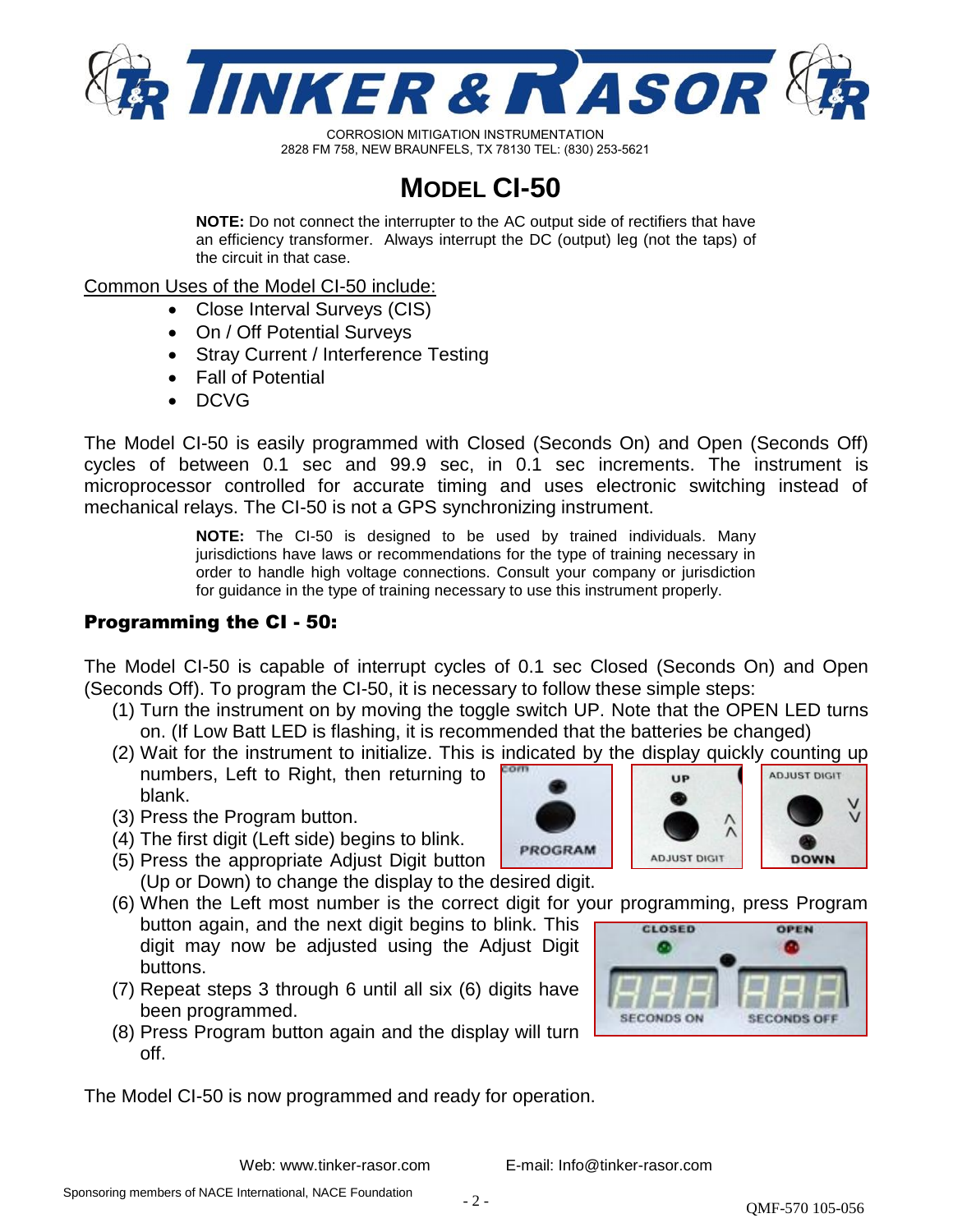

## **MODEL CI-50**

**NOTE:** When the Display is shown by pressing the View Program button, the instrument cannot be programmed. The Program button will not work until the Display is turned off by again pressing the View Program button, or by automatically shutting off. Once the Display is off, the Program button can be used.

To begin an interruption program, the Model CI-50 is first turned On by moving the Power toggle switch to On (Up). Note the OPEN LED is lit.

> **NOTE:** If the Low Batt LED is flashing, this is an indication that the batteries are low. It is recommended that the batteries be changed. (See the Batteries section below for more information.)

After initialization (display shows numbers quickly counting up, Left to Right), press the Start / Stop button. The programmed timing sequence will begin. The On (Closed) and Off (Open) cycles are shown by the LED indicators above each timing display.

> **NOTE:** The LED indicators for Closed and Open stay lit for the duration of that part of the cycle.

#### Connections

The Model CI-50 should always be turned Off (Power toggle switch to Off (down) when making or breaking connections.

Connecting the Model CI-50 is done using the supplied cable. A single plug in –type connector on the end of the cable is pushed into the connector on the Right side of the case, just below the text, "MODEL CI-50" in the upper Right hand corner of the panel.

This is a secure, locking connection. To release the plug, the release tab must be pushed in as the cable connector is pulled away from the case. The release tab is the silver colored tab on the cable connector. This tab should be facing the user and easily recognized. Do not attempt to force the removal of the cable connector as this may damage the connector(s) and render the instrument non functional.

The cable splits into two with clamps on the opposite end of the cable from the case connector. These clamps are used to break the connection of the circuit to be interrupted.

The clamps have a maximum jaw opening of 0.75" (19mm). Each clamp is covered with a vinyl insulator.

The CI-50 may be connected to either the input or output side of the cathodic protection circuit. Always be careful to observe rating limits shown in the **Specifications** section, below. It is not necessary to observe polarity with output terminals.



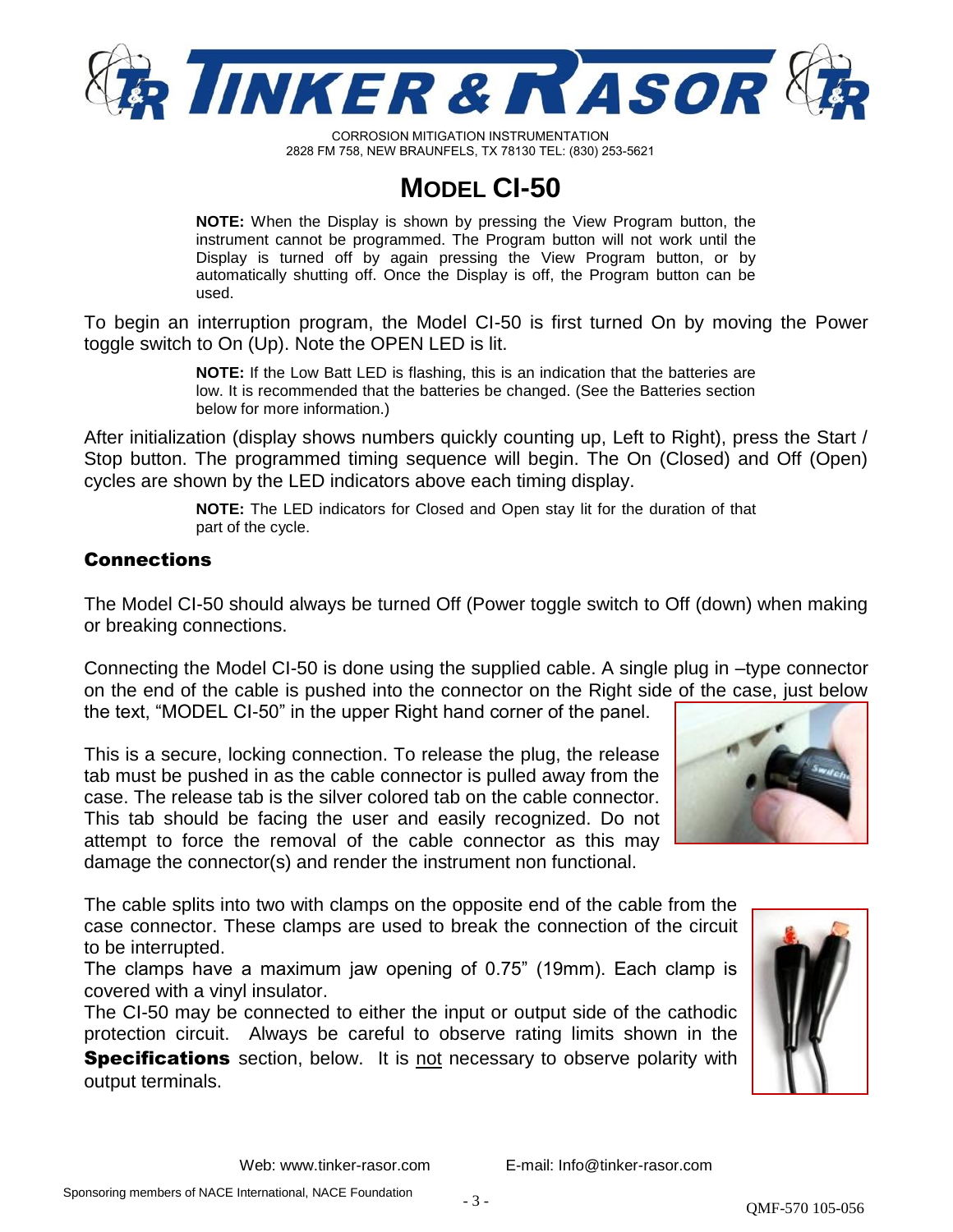

## **MODEL CI-50**

**NOTE:** The CI-50 is designed to be used by trained individuals. Many jurisdictions have laws or recommendations for the type of training necessary in order to handle high voltage connections. Consult your company or jurisdiction for guidance in the type of training necessary to use this instrument properly.

#### Operation

Once connections are made to the circuit to be interrupted, the instrument is ready for operation. Turn the instrument Power toggle switch to On (Up). Verify programming by the pressing View Program button. If changed to programming are necessary, turn the Display off (if on) by again pressing the View Program button. Press the Program button and proceed as described in the **Programming** section above.

The instrument begins operation once the Start / Stop button is pressed. To end operation, press the Start / Start button once more, or turn the Power toggle switch to Off (Down).

The Model CI-50 is a normally Open (Off) instrument. This means that when not in operation or when the power is turned off, the circuit through the instrument is Open (Off). When a program begins, the program always starts in the Open (Off) position.

#### **Batteries**

The Model CI-50 is battery operated. The instrument uses four (4) "AA" size alkaline batteries. It is not recommended that rechargeable batteries be used in this instrument.

The CI-50 has a Low Battery indication. The Low Batt LED to the Right of the Power toggle switch will begin to flash when a low battery condition is detected. When the Low Batt LED is flashing, it is recommended that the batteries be replaced.



Battery life for the Model CI-50 is expected to be approximately 50 hours. Program timing and ambient temperature will have an effect on the battery life.

When replacing the battery, observe polarity. The "AA" batteries are placed with two (2) positive (+) up and two (2) positive (+) down. Reversed polarity will cause the instrument to be non-functional. The CI-50 will not be harmed by such a connection, but it will not operate.

It is useful to carry extra batteries when working in remote field locations.

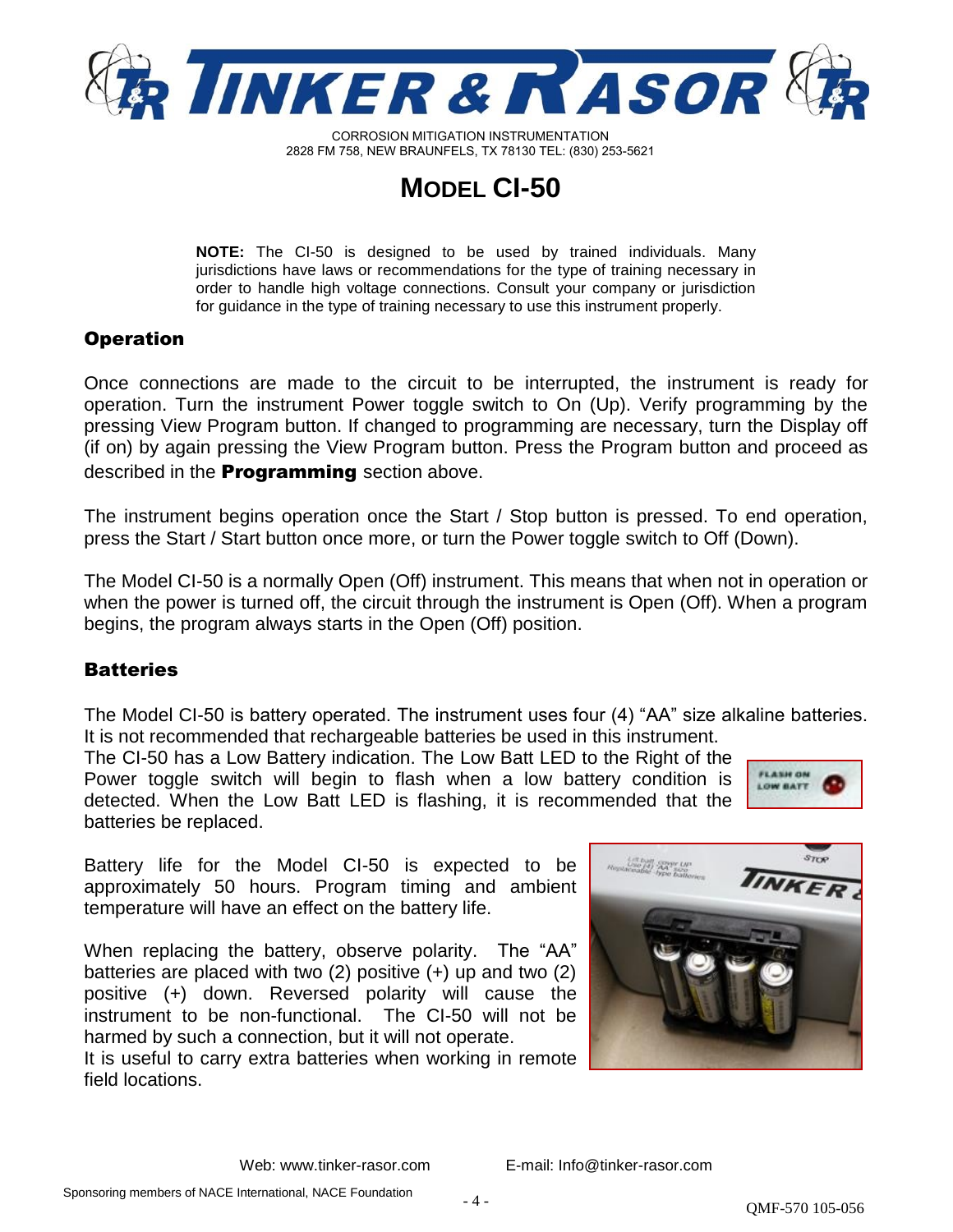

Web: www.tinker-rasor.com E-mail: Info@tinker-rasor.com

## QMF-570 105-056

# **MODEL CI-50**

2828 FM 758, NEW BRAUNFELS, TX 78130 TEL: (830) 253-5621

## View Programming

To conserve battery life, the Model CI-50 has an automatic shutoff of the Display. To View the program in the instrument, press the View Program button. The Display will come on for a few seconds, showing the programmed timing. To turn off the Display, press the View Program button again. If the View Program button

is not used to turn off the Display, the Display will be automatically be turned off in ten (10) seconds.

> **NOTE:** When the Display is shown by pressing the View Program button, the instrument cannot be programmed. The Program button will not work until the Display is turned off by again pressing the View Program button, or by automatically shutting off. Once the Display is off, the Program button can be used.

## Stopping / Ending Operation

To stop the operation of the Model CI-50, press the Start / Stop button. The instrument can also be stopped by moving the Power toggle switch to Off (down).

#### Maintenance

The Current Interrupter does not require maintenance other than occasional battery replacement. Normal care in use and storage will give many years of trouble-free service. However, should the Current Interrupter require factory service, ship (freight prepaid) to:

Tinker & Rasor ATTN: Repair 2828 FM 758 New Braunfels, TX 78130 USA

106-185





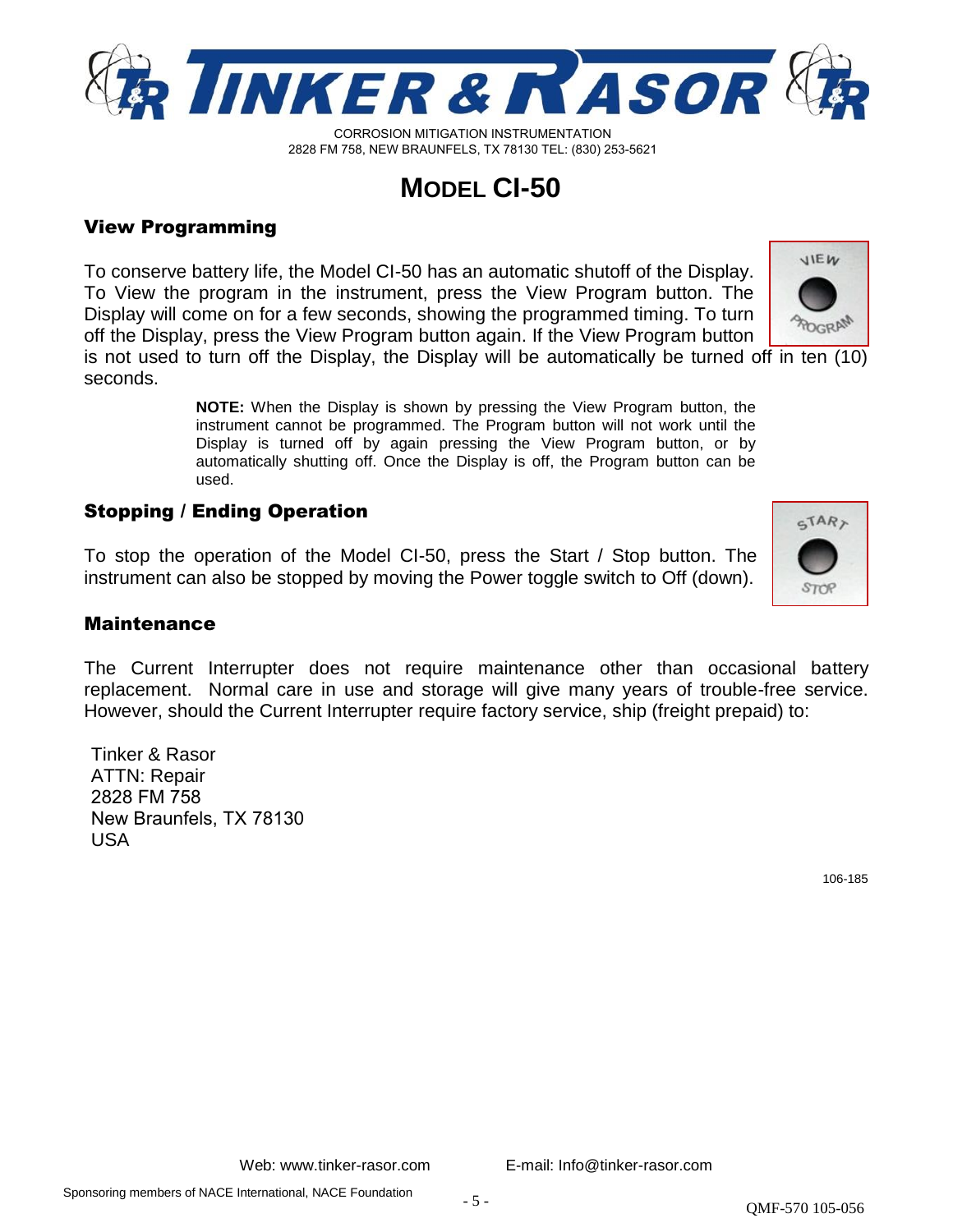

# **MODEL CI-50**

## Specifications of the Model CI-50

| Maximum               | 50 Amps                                                        |
|-----------------------|----------------------------------------------------------------|
| Current:              |                                                                |
| Maximum               | 120 Volts                                                      |
| Voltage:              |                                                                |
| Maximum               | 6000 Watt                                                      |
| Wattage:              |                                                                |
| Switching:            | Solid state (no mercury relays)                                |
|                       |                                                                |
| <b>ON</b><br>(Closed) | 0.1 sec to 99.9 sec (Programmable)                             |
| Cycles:               |                                                                |
| <b>OFF</b><br>(Open)  | 0.1 sec to 99.9 sec (Programmable)                             |
| Cycles:               |                                                                |
|                       |                                                                |
| <b>Battery Size:</b>  | AA size                                                        |
| <b>Battery Type:</b>  | <b>Alkaline</b>                                                |
| <b>Battery Volts:</b> | (4) 1.5v AA                                                    |
|                       |                                                                |
| Cable Size:           | 10 AWG (6.0 mm <sup>2</sup> )                                  |
| Cable Type:           | Stranded copper, PVC jacketed (Black)                          |
| Cable Length:         | $6'$ (1.83m)                                                   |
| Cable Clamp:          | (2) Copper, 75A rated, 0.75" (19 mm) Jaw Opening, 3.00" (76.2) |
|                       | mm) length                                                     |
|                       |                                                                |
| Case Dimension:       | 9.25" x 7.12" x 4.12" (23.5 x 18.1 x 10.5 cm)                  |
| Case Type:            | Tough, thermo-resin plastic (Pelican® type)                    |
| Case Info:            | Closing and locking lid, with carrying handle                  |
| Weight:               | 4 lbs (1.81kg)                                                 |